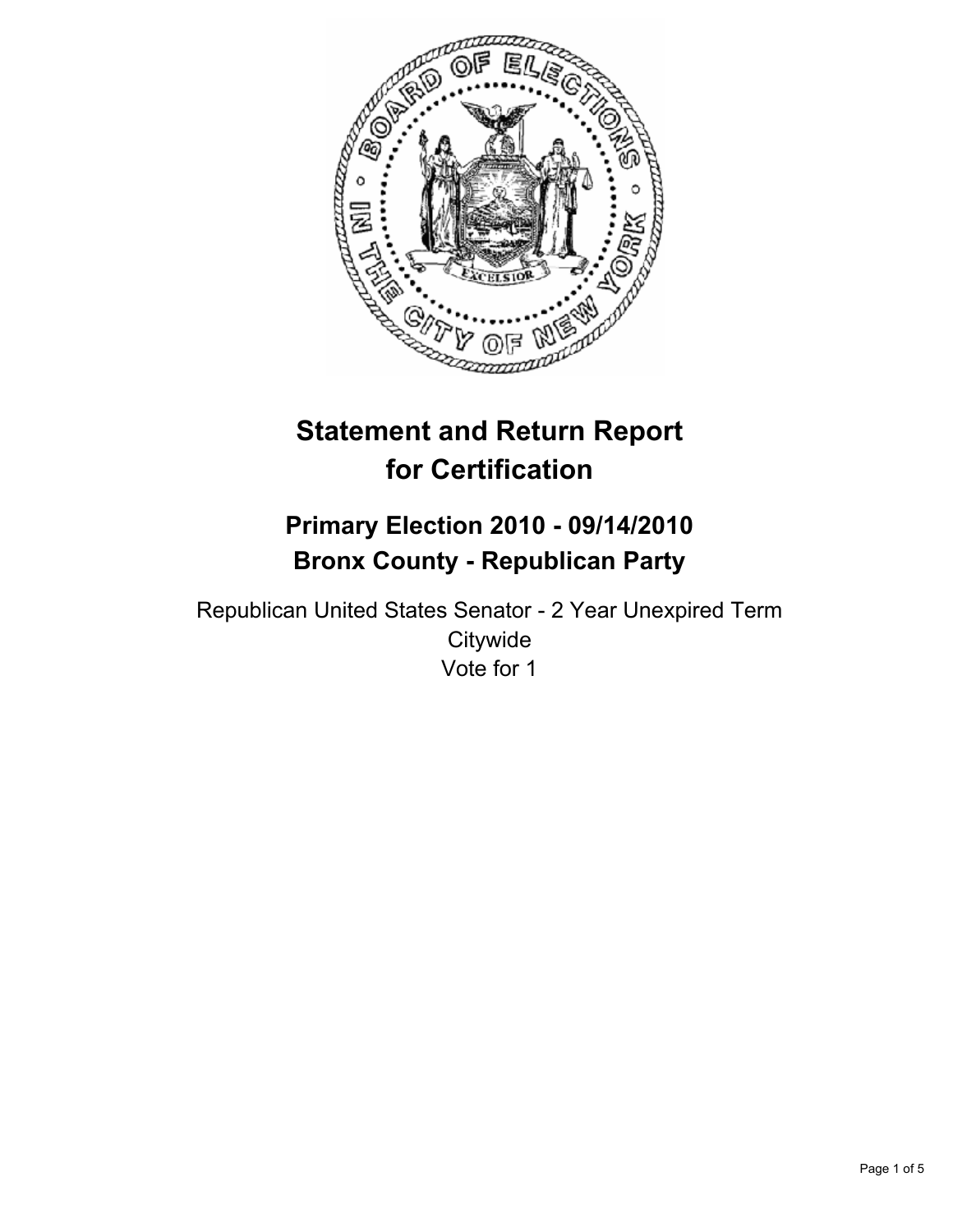

## **Assembly District 76**

| <b>PUBLIC COUNTER</b> | 129 |
|-----------------------|-----|
| <b>EMERGENCY</b>      | 0   |
| ABSENTEE/MILITARY     |     |
| <b>FEDERAL</b>        | 4   |
| AFFIDAVIT             |     |
| <b>BRUCE BLAKEMAN</b> | 25  |
| JOSEPH J DIOGUARDI    | 71  |
| <b>DAVID MALPASS</b>  | 33  |
| JESUS (WRITE-IN)      |     |
| <b>Total Votes</b>    | 130 |

## **Assembly District 77**

| <b>PUBLIC COUNTER</b>     | 42 |
|---------------------------|----|
| <b>EMERGENCY</b>          | 0  |
| ABSENTEE/MILITARY         | 4  |
| <b>FEDERAL</b>            | 3  |
| AFFIDAVIT                 |    |
| <b>BRUCE BLAKEMAN</b>     | 8  |
| <b>JOSEPH J DIOGUARDI</b> | 23 |
| <b>DAVID MALPASS</b>      | 13 |
| <b>Total Votes</b>        | 44 |

## **Assembly District 78**

| <b>PUBLIC COUNTER</b>     | 137 |
|---------------------------|-----|
| <b>EMERGENCY</b>          | 0   |
| ABSENTEE/MILITARY         | 3   |
| <b>FEDERAL</b>            |     |
| <b>AFFIDAVIT</b>          | 1   |
| <b>BRUCE BLAKEMAN</b>     | 19  |
| <b>JOSEPH J DIOGUARDI</b> | 69  |
| <b>DAVID MALPASS</b>      | 40  |
| MR. WRIGHT (WRITE-IN)     |     |
| <b>Total Votes</b>        | 129 |

#### **Assembly District 79**

| <b>Total Votes</b>        | 62 |
|---------------------------|----|
| <b>DAVID MALPASS</b>      | 17 |
| <b>JOSEPH J DIOGUARDI</b> | 29 |
| <b>BRUCE BLAKEMAN</b>     | 16 |
| <b>AFFIDAVIT</b>          |    |
| <b>FEDERAL</b>            |    |
| ABSENTEE/MILITARY         | 8  |
| <b>EMERGENCY</b>          | 0  |
| <b>PUBLIC COUNTER</b>     | 61 |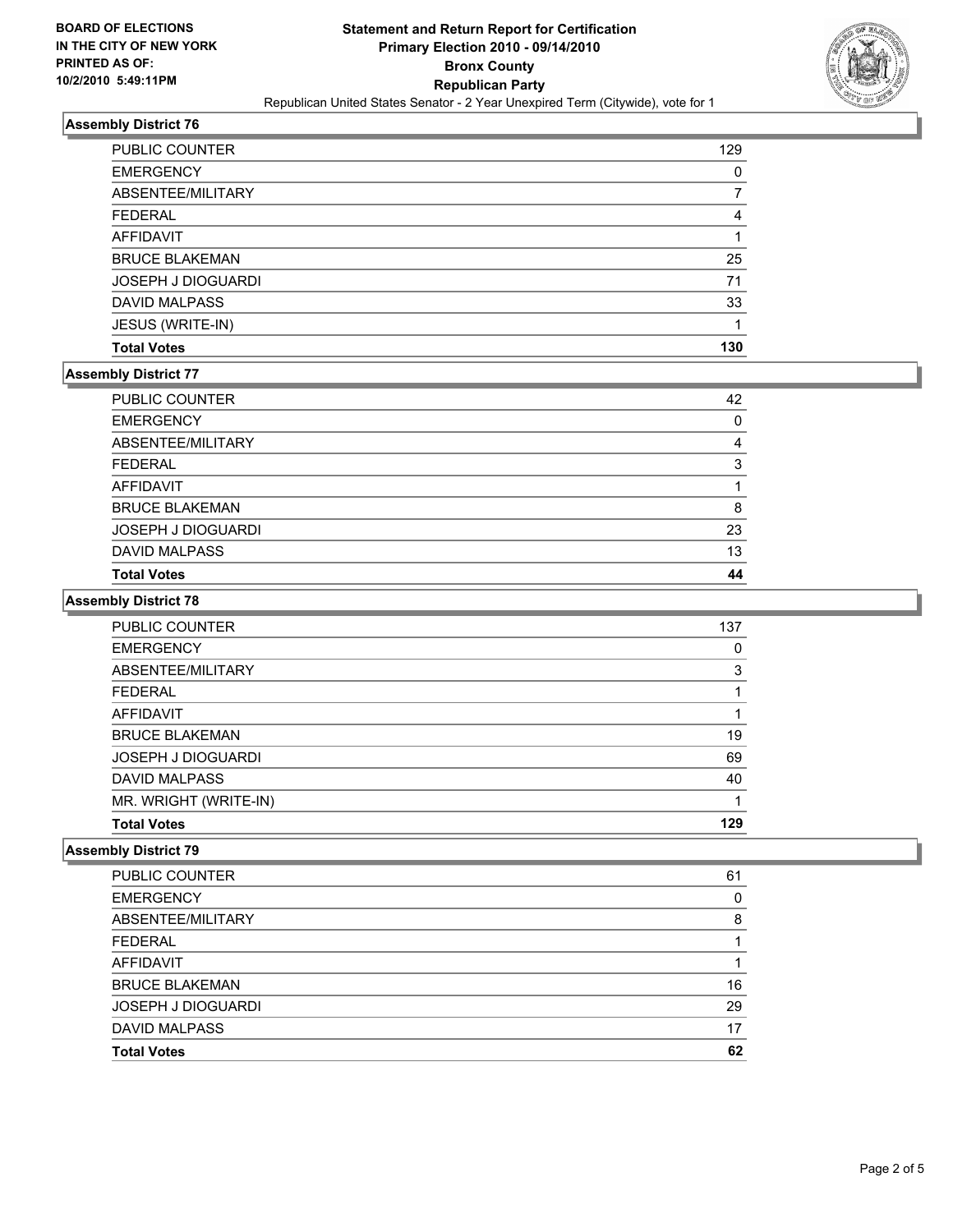

## **Assembly District 80**

| PUBLIC COUNTER             | 500 |
|----------------------------|-----|
| <b>EMERGENCY</b>           | 0   |
| ABSENTEE/MILITARY          | 56  |
| <b>FEDERAL</b>             |     |
| <b>AFFIDAVIT</b>           | 8   |
| <b>BRUCE BLAKEMAN</b>      | 57  |
| <b>JOSEPH J DIOGUARDI</b>  | 331 |
| <b>DAVID MALPASS</b>       | 128 |
| ANOTADO (WRITE-IN)         |     |
| PHIL V. DONOHUE (WRITE-IN) |     |
| RICK LAZIO (WRITE-IN)      |     |
| <b>Total Votes</b>         | 519 |

#### **Assembly District 81**

| PUBLIC COUNTER                   | 750          |
|----------------------------------|--------------|
| <b>EMERGENCY</b>                 | 7            |
| ABSENTEE/MILITARY                | 54           |
| <b>FEDERAL</b>                   | 11           |
| <b>AFFIDAVIT</b>                 | 5            |
| <b>BRUCE BLAKEMAN</b>            | 111          |
| <b>JOSEPH J DIOGUARDI</b>        | 298          |
| <b>DAVID MALPASS</b>             | 245          |
| AARON MINER (WRITE-IN)           | 1            |
| ELLIOT ENGEL (WRITE-IN)          | $\mathbf{1}$ |
| <b>ESPINALE (WRITE-IN)</b>       | 1            |
| JIM SHU (WRITE-IN)               | 1            |
| LAZIO (WRITE-IN)                 | 1            |
| MARK LEVINE (WRITE-IN)           | 3            |
| <b>WARREN REDLICK (WRITE-IN)</b> | 1            |
| <b>Total Votes</b>               | 663          |

**Assembly District 82**

| <b>PUBLIC COUNTER</b>          | 919 |
|--------------------------------|-----|
| <b>EMERGENCY</b>               |     |
| ABSENTEE/MILITARY              | 57  |
| <b>FEDERAL</b>                 | 2   |
| AFFIDAVIT                      | 4   |
| <b>BRUCE BLAKEMAN</b>          | 86  |
| <b>JOSEPH J DIOGUARDI</b>      | 498 |
| <b>DAVID MALPASS</b>           | 197 |
| DAVID MALPASS (WRITE-IN)       |     |
| <b>GAY MARRIAGE (WRITE-IN)</b> |     |
| PALIDINO (WRITE-IN)            |     |
| <b>Total Votes</b>             | 784 |
|                                |     |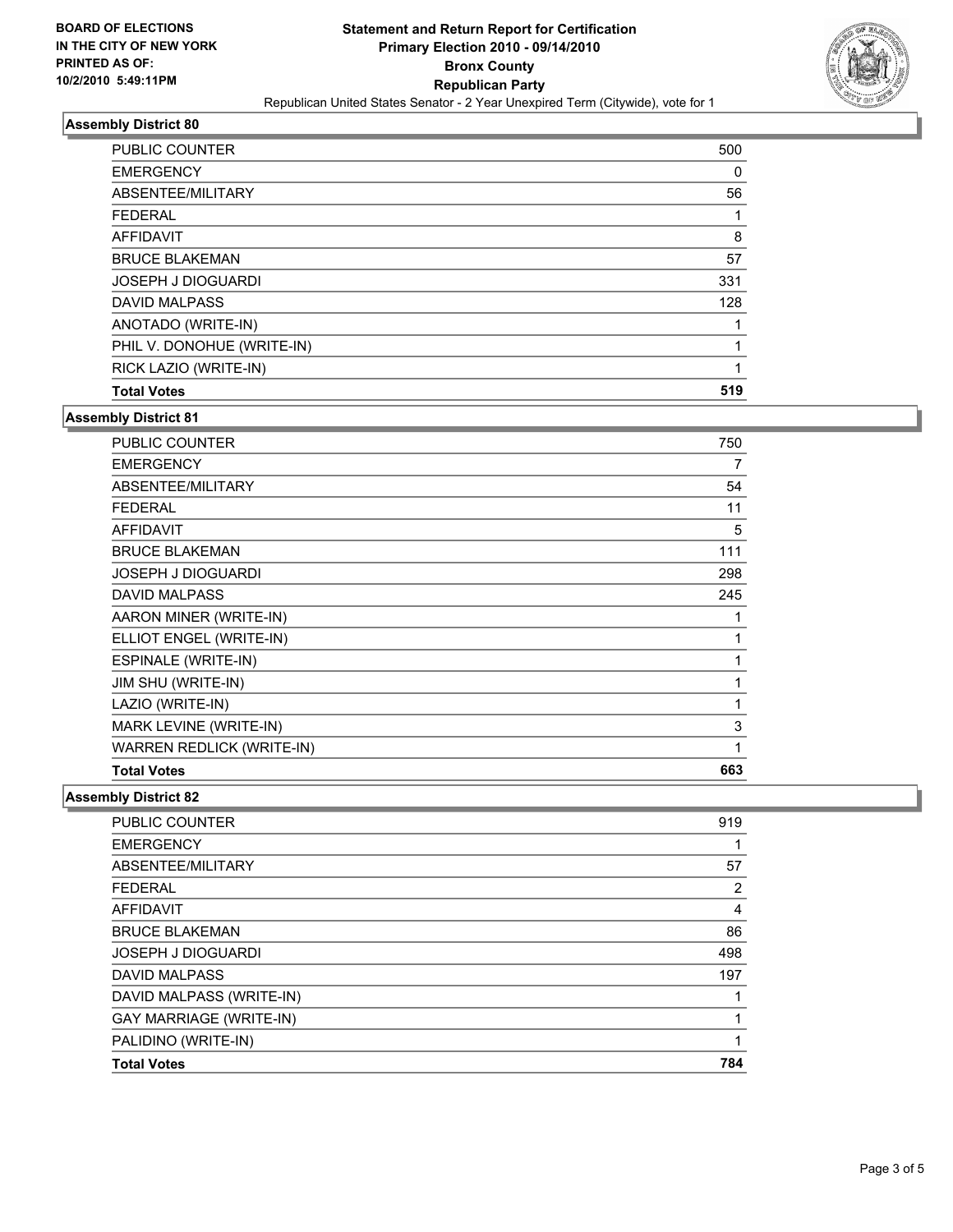

## **Assembly District 83**

| <b>PUBLIC COUNTER</b>     | 178 |
|---------------------------|-----|
| <b>EMERGENCY</b>          | 0   |
| ABSENTEE/MILITARY         | 14  |
| <b>FEDERAL</b>            |     |
| AFFIDAVIT                 | 0   |
| <b>BRUCE BLAKEMAN</b>     | 17  |
| <b>JOSEPH J DIOGUARDI</b> | 54  |
| <b>DAVID MALPASS</b>      | 31  |
| RUDY GUILIANI (WRITE-IN)  |     |
| <b>Total Votes</b>        | 103 |

#### **Assembly District 84**

| <b>PUBLIC COUNTER</b>     | 98 |
|---------------------------|----|
| <b>EMERGENCY</b>          | 0  |
| ABSENTEE/MILITARY         | 4  |
| <b>FEDERAL</b>            | 0  |
| <b>AFFIDAVIT</b>          | 3  |
| <b>BRUCE BLAKEMAN</b>     | 20 |
| <b>JOSEPH J DIOGUARDI</b> | 42 |
| <b>DAVID MALPASS</b>      | 26 |
| <b>Total Votes</b>        | 88 |

## **Assembly District 85**

| <b>Total Votes</b>        | 57  |
|---------------------------|-----|
| <b>DAVID MALPASS</b>      | 17  |
| <b>JOSEPH J DIOGUARDI</b> | 29  |
| <b>BRUCE BLAKEMAN</b>     | 11  |
| AFFIDAVIT                 | 0   |
| <b>FEDERAL</b>            | 0   |
| ABSENTEE/MILITARY         | 8   |
| <b>EMERGENCY</b>          | 0   |
| <b>PUBLIC COUNTER</b>     | 115 |

#### **Assembly District 86**

| <b>PUBLIC COUNTER</b>     | 47 |
|---------------------------|----|
| <b>EMERGENCY</b>          | 0  |
| ABSENTEE/MILITARY         | 8  |
| <b>FEDERAL</b>            | 0  |
| AFFIDAVIT                 |    |
| <b>BRUCE BLAKEMAN</b>     | 18 |
| <b>JOSEPH J DIOGUARDI</b> | 16 |
| <b>DAVID MALPASS</b>      | 15 |
| <b>Total Votes</b>        | 49 |